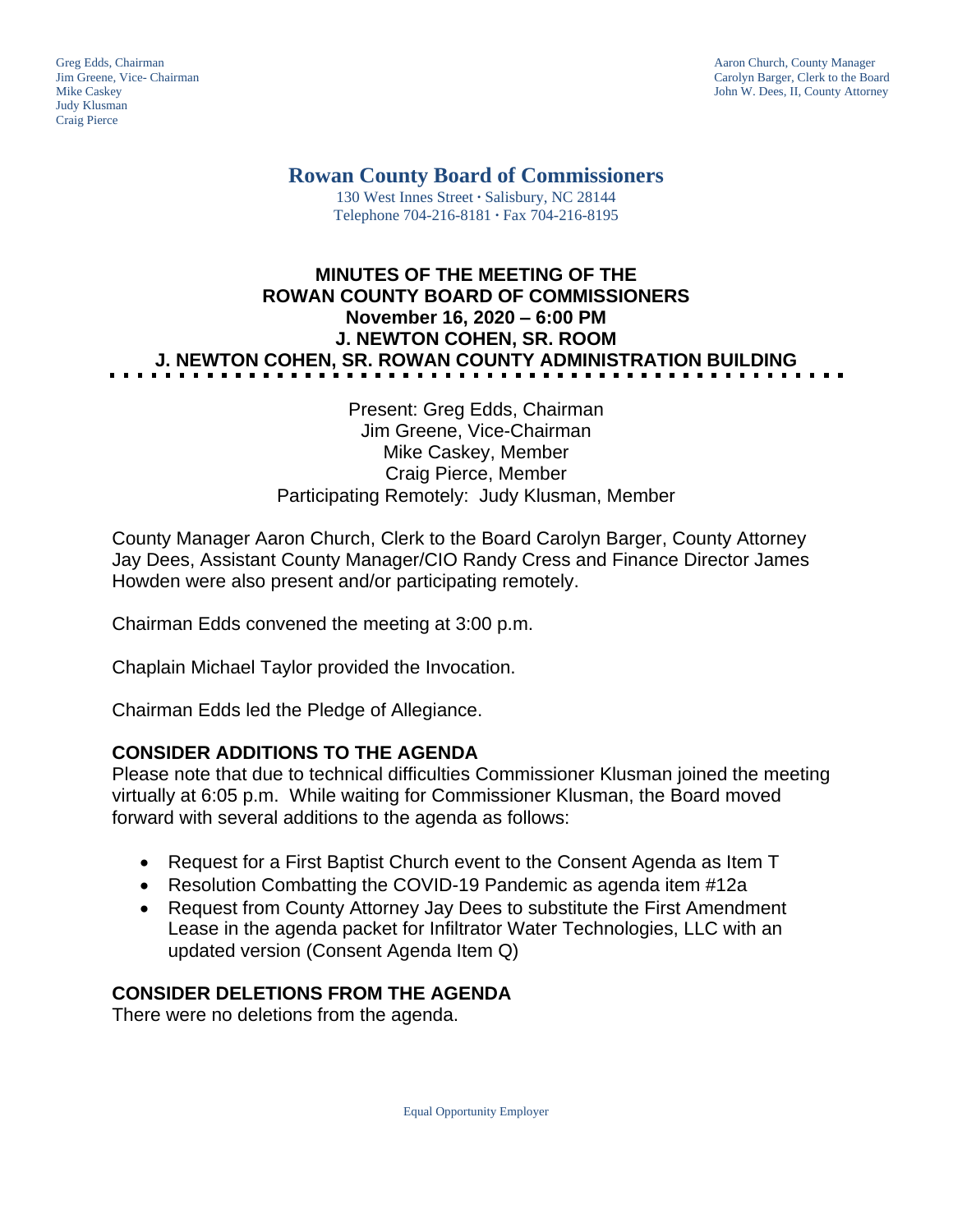# **CONSIDER APPROVAL OF THE AGENDA**

Commissioner Pierce moved, Commissioner Greene seconded and the vote to approve the agenda as amended passed unanimously (4-0).

## **CONSIDER APPROVAL OF THE MINUTES**

Commissioner Pierce moved, Commissioner Caskey seconded and the vote to approve the minutes of the October 27, 2020 and November 2, 2020 Commission Meetings passed unanimously (4-0).

# **1. CONSIDER APPROVAL OF CONSENT AGENDA**

Commissioner Pierce moved approval of the Consent Agenda as amended. The motion was seconded by Commissioner Caskey and passed unanimously (4-0).

The Consent Agenda consisted of the following:

- A. Work Authorization for NPE Funded Airport Obstruction Tree Clearing CATEX Design Bidding
- B. Board of Election Cares Act Supplemental
- C. Task Order With McGill Associates for Animal Shelter New Dog Adoption Facility
- D. Juvenile Crime Prevention By-Laws
- E. Ratify Z 04-20: Morgan Well & Pump Rezoning
- F. Annual Bond Report
- G. Alternate Location for Piedmont Skydiving New Building
- H. CRF Expenditure Report
- I. Tax Refunds for Approval
- J. Health Department Clinical and Dental Fee Schedule
- K. Synergy Healthcare Agreement Nurse Practitioner Clinic
- L. Loray Girls Home Contract Foster Care Services
- M. Procurement Policy Revision Bond Requirement Threshold
- N. Set Public Hearing for January 4, 2021 Regarding Creation of a Consolidated Human Services Agency
- 
- O. Accept Offer for Purchase of Tax Parcel 025-013 on Barbour Street<br>P. Schedule Public Hearing for December 7, 2020 for CDBG-CV Grant Schedule Public Hearing for December 7, 2020 for CDBG-CV Grant
- Q. Infiltrator Lease First Amendment (the First Amendment in the agenda packet was replaced with the following:

THIS FIRST AMENDMENT TO LEASE ("Lease") is made as of the \_\_ day of November, 2020 by and between Rowan County, a body politic ("Landlord"), and INFILTRATOR WATER TECHNOLOGIES, LLC, a Delaware limited liability company (formerly known as INFILTRATOR SYSTEMS, INC., a Connecticut corporation) authorized to do business in North Carolina ("Tenant").

WHEREAS, Landlord and Tenant have previously entered into that certain Lease Agreement dated the 13th day of December, 2010 ("Lease") with an Initial Term of TEN (10) years and by Article 2 Section (b) and the Lease Addendum Number 1 allows Tenant to exercise two (2) Options to Extend each for five (5) years as long as Tenant is in good standing; and

WHEREAS, Tenant, being in good standing, now desires to extend the Lease for an Extended Lease Term of five (5) years and the same having been approved by Landlord at its November 2, 2020 regular meeting; and

WHEREAS, Tenant also entered into that certain Relocation and Expansion Grant Agreement dated the 1st day of November, 2010 ("Grant Agreement") that sets for the rental amount to be paid by Tenant as "no cost" under Article I, and the same rental rate shall be applied to all Extended Lease Terms pursuant to Article II Section (3); provided,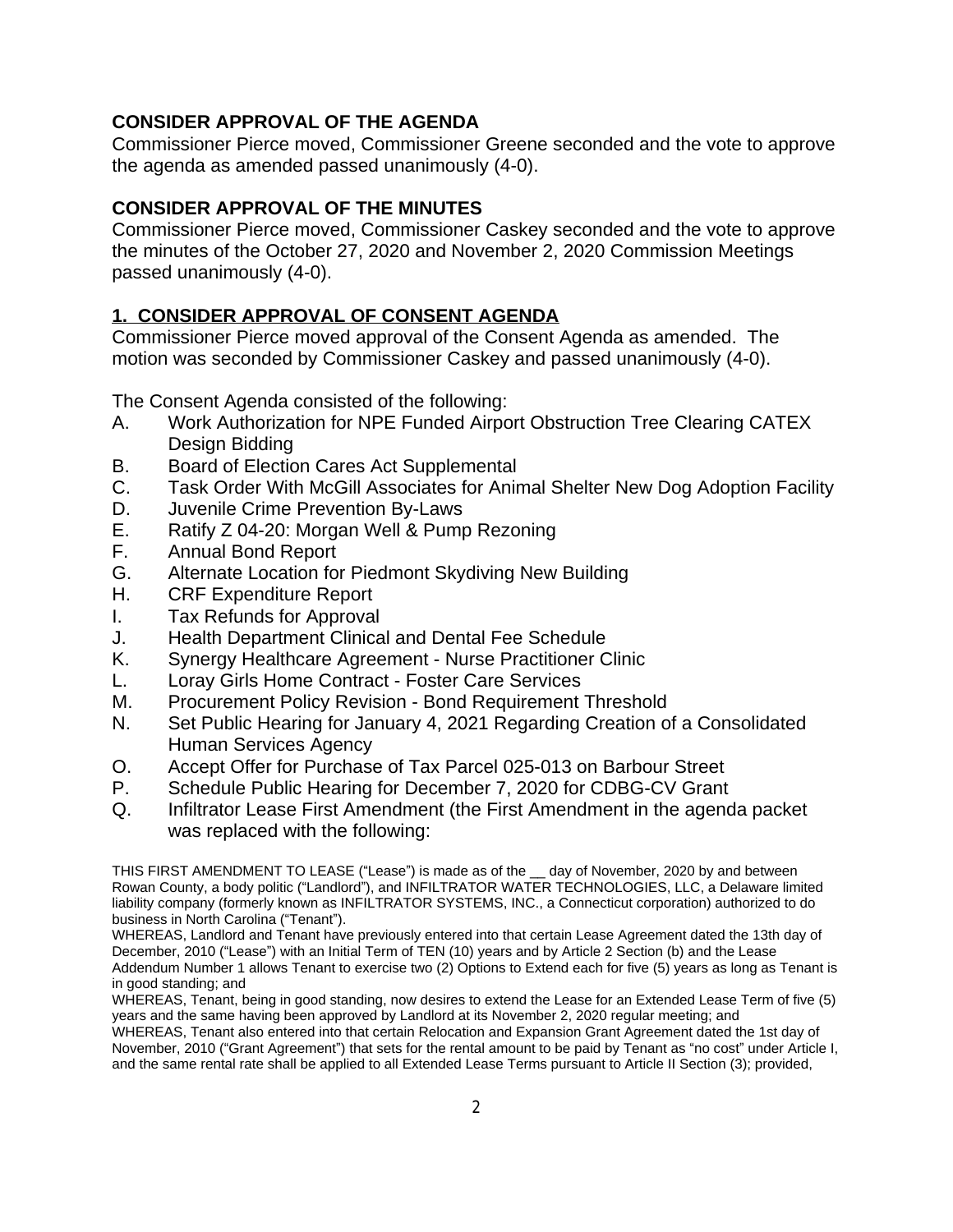however, Tenant shall owe some prorated portion of fair market rent pursuant to the Grant Agreement Article III Section (6) in the event the Tenant retains less than the stated number of employees. NOW, THEREFORE, for and in consideration of the terms, conditions, covenants and promises made herein, the sufficiency of which is hereby acknowledged, Landlord and Tenant agree to amend the Lease, as follows: 1. Paragraph 2(a) "Term": This section shall be amended to strike any reference to "Initial Term" and substitute therein "Extended Lease Term" and further delete any reference to "ten (10) years" and substitute therein "five (5) years". The Extended Lease Term shall begin on December 14, 2020 and shall run through December 14, 2025, unless earlier terminated by Tenant or Landlord consistent with terms of the Lease.

Except as expressly modified and amended herein, the remainder of the Lease shall remain in full force and effect as written.

### R. American Indian Proclamation

WHEREAS, the history and culture of our great nation have been significantly influenced by American Indians and indigenous peoples; and

WHEREAS, the contributions of American Indians have enhanced the freedom, prosperity, and greatness of America today; and

WHEREAS, their customs and traditions are respected and celebrated as part of a rich legacy throughout the United States; and

WHEREAS, Native American Awareness Week began in 1976 and recognition was expanded by Congress and approved by President George Bush in August 1990, designating the month of November, as National American Indian Heritage Month; and

WHEREAS, in honor of National American Indian Heritage Month, community celebrations as well as numerous cultural, artistic, educational, and historical activities have been planned.

NOW THEREFORE, the Rowan County Board of Commissioners does hereby proclaim November as the National American Indian Heritage Month, in Rowan County and urges all our citizens to observe this month with appropriate programs, ceremonies and activities.

S. Catawba College Baseball "First Pitch" Dinner

### **2. PUBLIC COMMENT PERIOD**

Commissioner Klusman joined the meeting remotely at this point at 6:05 p.m.

Chairman Edds opened the Public Comment Period to entertain comments from any citizens wishing to address the Board. The following individual came forward:

 George W. Benson, member of the Board of Elections, thanked the Commissioners, Board of Elections Director Brenda McCubbins, Elections staff and Creative Services Manager April Everett for their work during the election.

With no one else coming forward or having submitted written comments, Chairman Edds closed the Public Comment Period.

### **3. PUBLIC HEARING & SUMMARY PRESENTATION – EDC 'PROJECT HERO'**

Scott Shelton, Vice-President of the Economic Development Commission (EDC), presented the summary for the proposed expansion of Project Hero (Project) in Rowan County. Mr. Shelton reported that the company behind the Project had been a valued employer in the County for years and employed dozens of people in the community.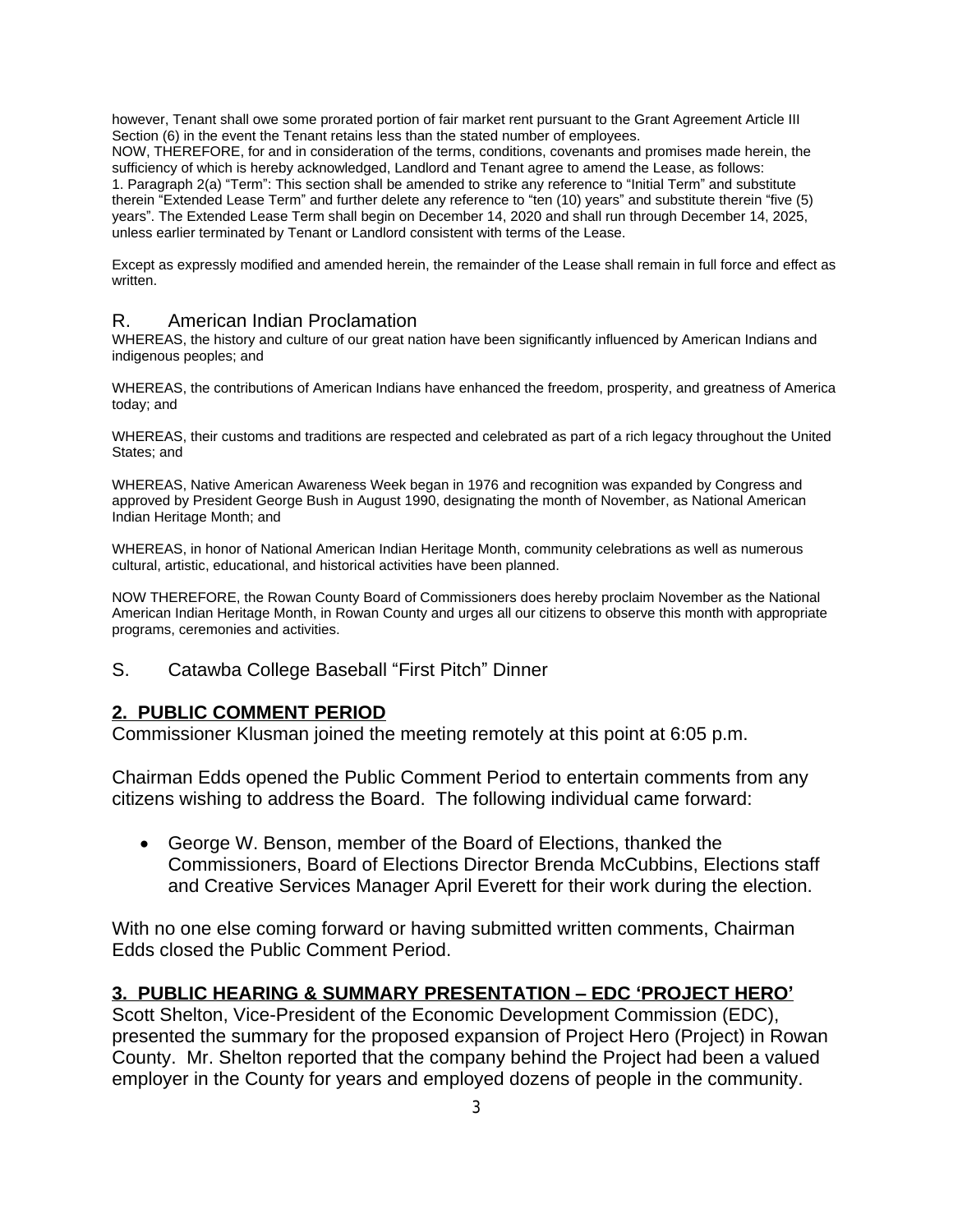According to the report in the agenda packet, the company would create 30 new jobs over the next four (4) years, invest approximately \$1.55 million into the property through the expansion of its existing facility and the installation of major equipment. The majority of the improvements would be completed by the end of 2021.

The company was seeking a five-year Level I grant under the County's investment grant program.

According to Mr. Shelton, the EDC was working with the Project to pursue a Building Reuse Grant through the State of North Carolina. The grant would help the company with its planned building expansion, as well as electrical, HVAC and roof improvements.

A grant from the State from its One North Carolina Fund (Fund) was also being sought. The Fund was a discretionary program that offered cash grants for job creation. Salisbury City Council recently authorized the submittal of applications for both of the grants on the company's behalf.

Mr. Shelton reviewed the projected revenue.

Chairman Edds opened the public hearing to entertain comments from anyone wishing to speak regarding Project Hero. With no one coming forward and no one having submitted written comments, Chairman Edds closed the public hearing.

Commissioner Pierce moved to approve the incentive grant request for Project Hero, (subject to the 24-hour period for receiving additional public comment). The motion was seconded by Commissioner Klusman and passed unanimously.

### **4. PUBLIC HEARING FOR Z 03-20: DANIEL ALMAZAN**

Planner Aaron Poplin provided a power point and the staff report for Z 03-20. The applicant, Daniel Almazan, was requesting the rezoning of his client's property at the corner of Briggs Road and Mooresville Road to increase the value to potential commercial buyers. The request involved the rezoning of lots one (1) through five (5) of the Goodman's Corner subdivision platted in 1996. Since its recordation, none of the lots had been developed.

Using the power point, Mr. Poplin showed the property, located on the border of Area 1 and 2 of the Western Area Land Use Plan (LUP), notably located within one of the two recognized Regional Nodes. The LUP encouraged commercial uses in the community commercial nodes that support existing and future population's needs for retail goods and services. Mixed use developments that incorporated small businesses, retail and housing to reduce reliance on municipal services were also encouraged at regional nodes. When commercial development is outside of commercial nodes they should be allowed as conditional uses to encourage nodal development and access management.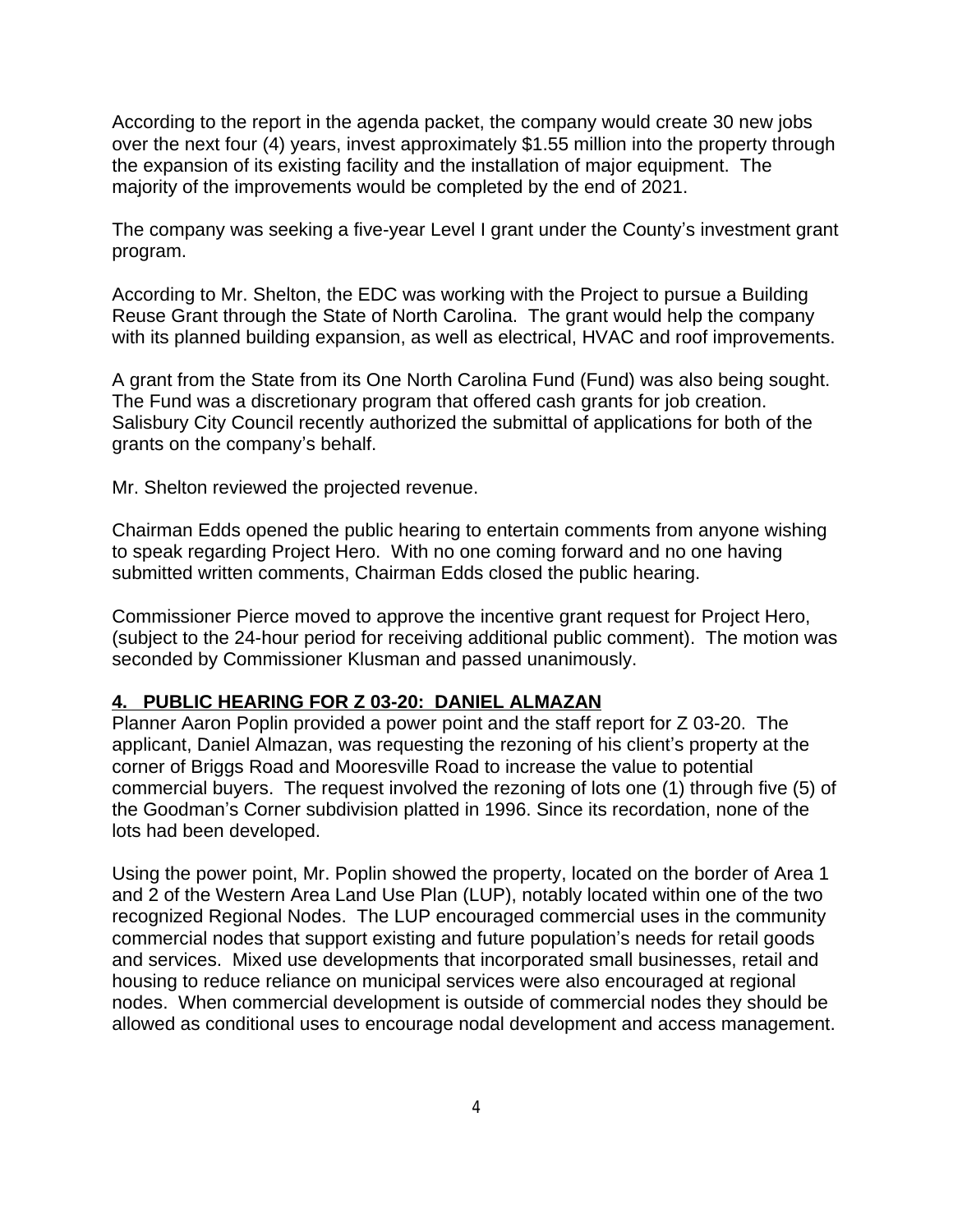The LUP suggested the Technical Review Committee (TRC) play an increased role in review of commercial uses and their potential impacts on surrounding uses within the rural area. The TRC should consider building appearance, design elements, and landscaping for new businesses.

According to the staff report, the CBI district is generally appropriate in areas identified by an adopted LUP that recommended "highway business" along identified NC and US highways; community/regional/potential development nodes; commercial corridors; and existing commercial areas.

The request falls within the Back Creek/ Sloans Creek water supply watershed which is a WS-II. The parcels currently meet the watershed's standards for residential parcels. Commercial development of these parcels would either need to meet the 12% built upon requirements or obtain a Special Non-residential Intensity Allocation (SNIA) permit from the Board of Commissioners. Currently Back Creek/ Sloans Creek has 3143.82 acres left that can be removed from the watershed through the SNIA permit process.

Phase II storm water management of non-residential development on these parcels would be subject to further review from the North Carolina Department of Environmental Quality.

Continuing with the power point, Mr. Poplin reviewed the compatibility of uses. Mr. Poplin reported that most of the adjoining properties in the area were zoned RA or RR and with the primary uses being single family dwellings and agriculture. Locke Volunteer Fire Department (VFD) was located across the street at 5405 Mooresville Rd. There was an adjacent 17.4-acre CBI district with one active commercial use Adam's Automotive (Auto Repair Shop) at 5325 Mooresville Rd. and some vacant commercial properties. There was also a stand-alone 1.79-acre CBI district approximately 600' west of the request that has a vacant commercial building at 5510 Mooresville Rd. All of the commercial buildings in the area were built before zoning came into effect in 1998.

Mr. Poplin discussed the potential impact on facilities such as roads, utilities and schools. Mooresville Rd. has a design capacity of 13,600 vehicles per day and as of 2019 the average daily traffic was 7,200 vehicles per day. Briggs Rd. has a design capacity of 12,500 vehicles per day and as of 2018 the average daily traffic was 4,200 vehicles per day.

According to 911 records, this section of Mooresville Road has had approximately 32 vehicle crashes since 2015. Mooresville Road has an observed right of way of 100' east of the intersection with Briggs Road to accommodate a future widening to four (4) lanes. Both Mooresville Road and Briggs Road are recognized as major thoroughfares.

Staff talked with Eric Goldston, Assistant District Engineer with the North Carolina Department of Transportation (NCDOT) District 9, about any concerns for commercial access onto Briggs/Mooresville Roads. Access onto Mooresville Road would likely be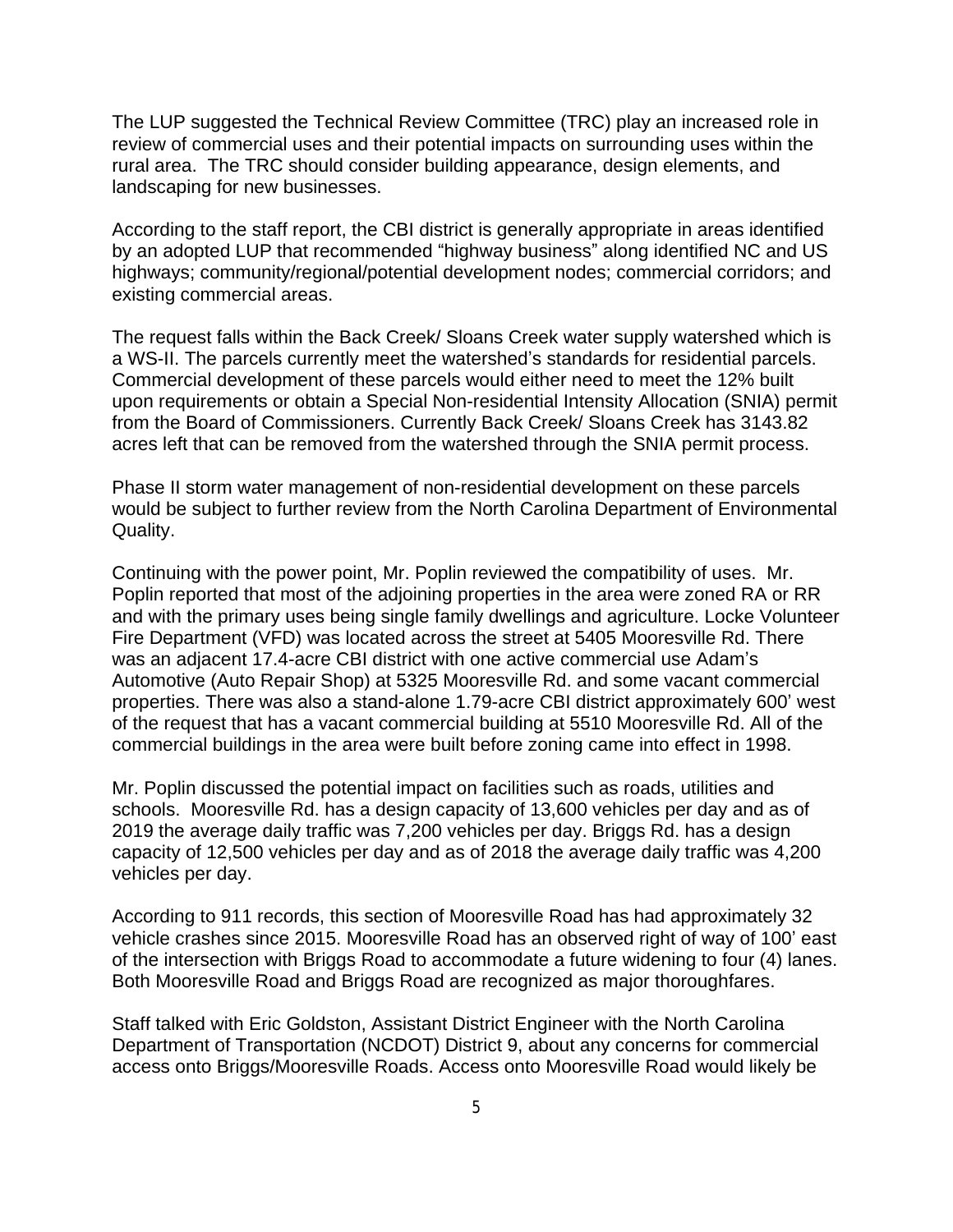denied, but access from Briggs Road seemed feasible. There was a good possibility that road improvements would be necessary for a commercial access, but could not be confirmed without having a specific use.

The property would use private well and septic. Both CBI and RR allow the same types of residential development.

The Rowan County Planning Board held a courtesy hearing for the request at its September meeting and there were a few people who spoke in opposition to the request. The main point brought up was a concern about the potential traffic impact a commercial use would have. The Planning Board approved the request and adopted the statements below.

Statement of Reasonableness: The request is in line with Areas 1 and 2 of the Western Land Use Plan; it is located within a community node; the property is adjacent to other CBI zoned properties and is along a major thoroughfare.

Statement of Consistency: The request is consistent with the Western Land Use Plan; Area 1 and 2; the property is located in a community node which promotes and encourages business growth; it is located along a major thoroughfare and in the community's best interest.

Staff Comments noted in the report were:

- All uses allowed in the CBI district should be taken into consideration when evaluating this request.
- The examples given about trip generation are for comparison only. There are no requests for either use at this time.
- Since this is a straight rezoning, no conditions can be applied.
- There were discussions with the applicant about the potential for a Conditional District Rezoning. However, the applicant does not have a specific use in mind, so they couldn't apply for such a district at this time.
- The Board may want to encourage a site-specific rezoning if they feel that certain uses in the district would not be appropriate or if they feel that performance standards should be higher than what would be required otherwise.
- Given this tract's prominence in the Western Area Land Use Plan is a "Regional Node" and recommendations suggest oversight and review by TRC, a detailed development presented as a Conditional District rezoning for these six acres seems warranted as opposed to a general rezoning request to a CBI district.
- Assignment of the Rural Residential (RR) zoning to the property in 1998 was likely created as a "holding district" to ensure development of the property is complimentary to the area and is of a quality and character to enhance the tax base. Likewise, this notion was continued in the Western Area Land Use Plan in the designation as a regional node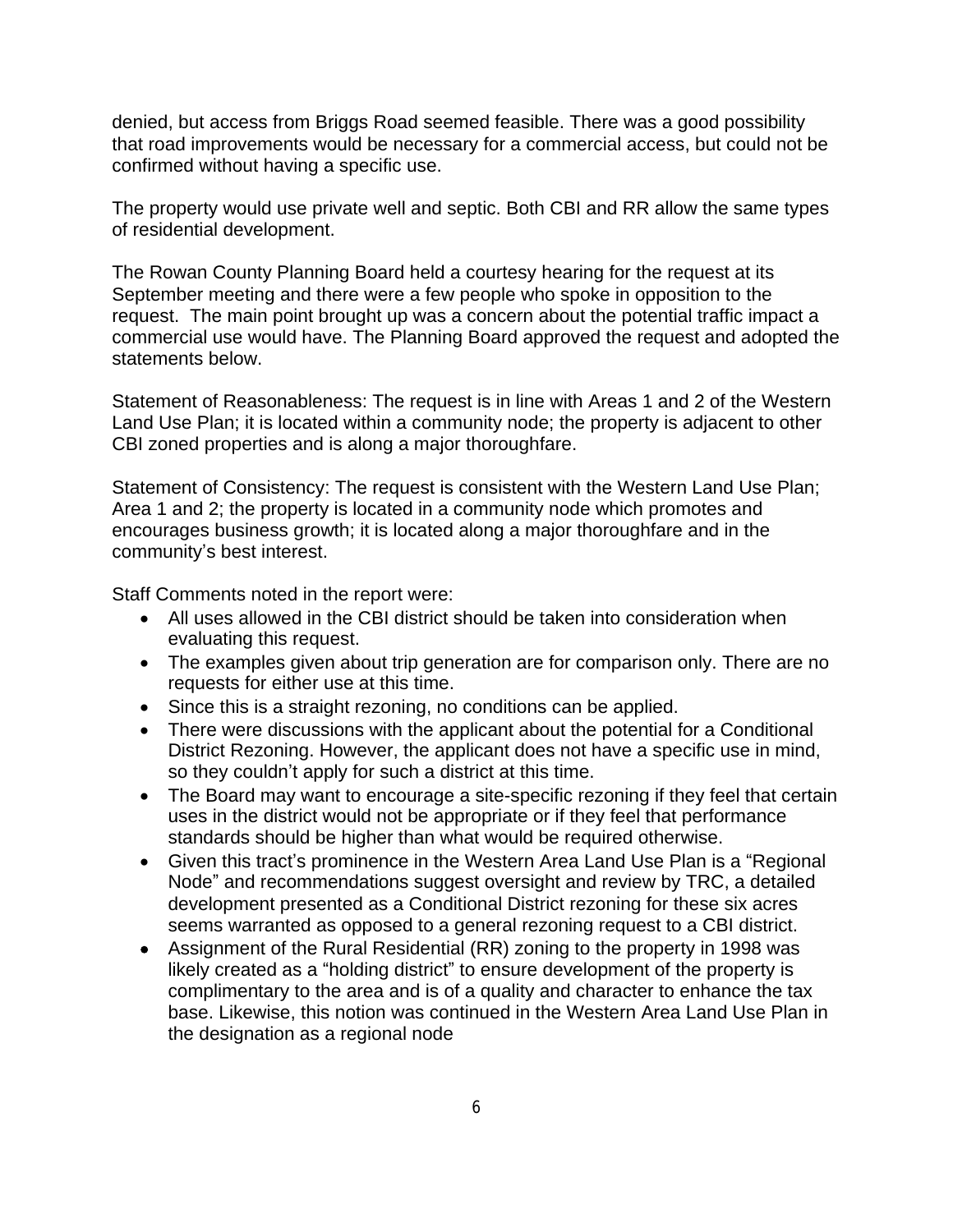Procedurally, Mr. Poplin said the Board should conduct the public hearing; adopt a statement of reasonableness; adopt a statement of consistency; and approve/deny/table Z 03-20.

Commissioner Klusman expressed concern with the site being located in a watershed area. Mr. Poplin pointed out that if an applicant wanted to increase a watershed area to more than the 12% impervious surface, the applicant would have to come back before the Commissioners.

Commissioner Greene pointed out the Commissioners had approved a Proclamation at its last meeting honoring the importance of the farming industry and the application was another example of farmland being taken up by a commercial use.

In response to an inquiry from Chairman Edds, Mr. Stewart shared information pertaining to the Planning Board's discussion of the application and support of the straight CBI district. Mr. Stewart felt it important to note the Board of Commissioners could not directly require the applicant to submit a conditional district but indirectly it could by saying it had concerns with what was permitted by right and whether it was reasonable for the location. Also, based on the LUP and the two (2) regional nodes, the Board could ask for more information before making its decision.

Chairman Edds opened the floor for the applicant to share comments. Daniel Almazan of Allen Tate Realtors said he was representing the owner, Greer Goodman, in the application. Mr. Almazan said in 1996 Mr. Goodman and his son, Neal, bought the acreage. According to Mr. Almazan, Mr. Goodman's son had since passed away and Mr. Goodman, now 95 years old, felt it was the time to do something with the property. Mr. Almazan said when considering the highest and best uses, it made more sense to consider the uses across the street.

Commissioner Greene inquired about the State's 100' driveway requirement from the Mooresville Road intersection. Mr. Almazan said there were several limitations and the NCDOT would decide where the driveway would be located; the NCDOT may also require a turn lane. Mr. Almazan said the site did not have sewer, which limited what could be located on the site. Mr. Almazan said due to the impervious coverage the applicant may have to come back before the Board.

Chairman Edds opened the floor to receive citizen input regarding Z 03-20. The following citizens addressed the Board:

- Larry Bell of Briggs Road spoke in opposition to the request.
- Tiffany Wallace of Mooresville Road (participated remotely) spoke in opposition to the request.
- Bridgette Bell of Briggs Road spoke in opposition to the request.

With no one else wishing to address the Board, Chairman Edds closed the public hearing.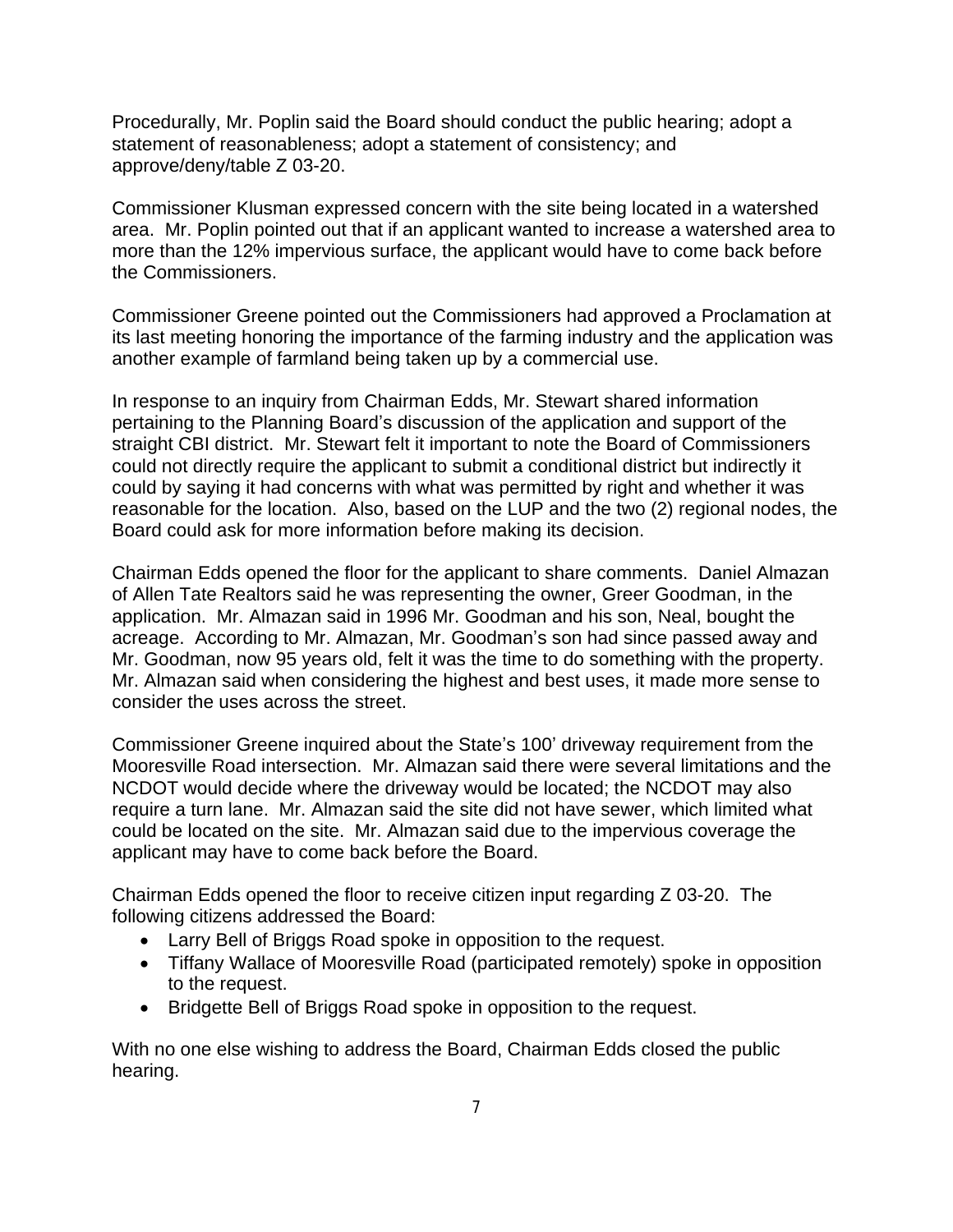Following comments from the Board and a brief question and answer period pertaining to the traffic and the compatibility of uses, Chairman Edds reiterated the watershed issue would require the applicant to have to come back before the Board. Chairman Edds stated the Board would then have more input regarding the site. Chairman Edds said the property was in a commercial node as part of the LUP developed in 2009. Chairman Edds said he had messaged Mr. Almazan to inquire if the plans were to locate a Dollar General on the site and the response was no.

Commissioner Klusman reiterated her concerns with the watershed issue and said she felt people should consider pervious surfaces as opposed to concrete. Commissioner Klusman also discussed the matter of traffic and said the County should start planning now for future growth and to limit the number of driveways along Mooresville Road.

Commissioner Caskey referred to the older businesses across the road that were zoned CBI. Commissioner Caskey asked if those structures were to be sold (such as to a Dollar General), whether the businesses would have to come before the Board for the watershed issue. Mr. Poplin said he was fairly certain the watershed started at Briggs Road; however, in the event those existing properties were in the watershed area, the impervious coverage they currently had would be grandfathered in.

Chairman Edds said the properties would be limited in what uses could locate on the sites because of the impervious coverage.

Chairman Edds read the Statement of Reasonableness, which he put in the form of a motion, as follows: The request is in line with Areas 1 and 2 of the Western Land Use Plan; it is located within a community node; the property is adjacent to other CBI zoned properties and is along a major thoroughfare. The motion was seconded by Commissioner Pierce and passed unanimously (Commissioner Greene did not vote and is therefore counted in the affirmative).

Chairman Edds read the Statement of Consistency, which he put in the form of a motion: The request is consistent with the Western Land Use Plan; Area 1 and 2; the property is located in a community node which promotes and encourages business growth; it is located along a major thoroughfare and in the community's best interest. The motion was seconded and passed 4-1 with Commissioner Greene dissenting.

Commissioner Pierce moved, Commissioner Caskey seconded and the vote to approve Z 03-20 passed 4-1 with Commissioner Greene dissenting.

### **5. PUBLIC HEARING: FY '22 TRANSPORTATION GRANT APPLICATION DESCRIPTIONS AND AMOUNTS**

Valerie Steele, Airport and Transit Director, discussed the FY '22 transportation grant application descriptions and provided a breakdown for each as follows: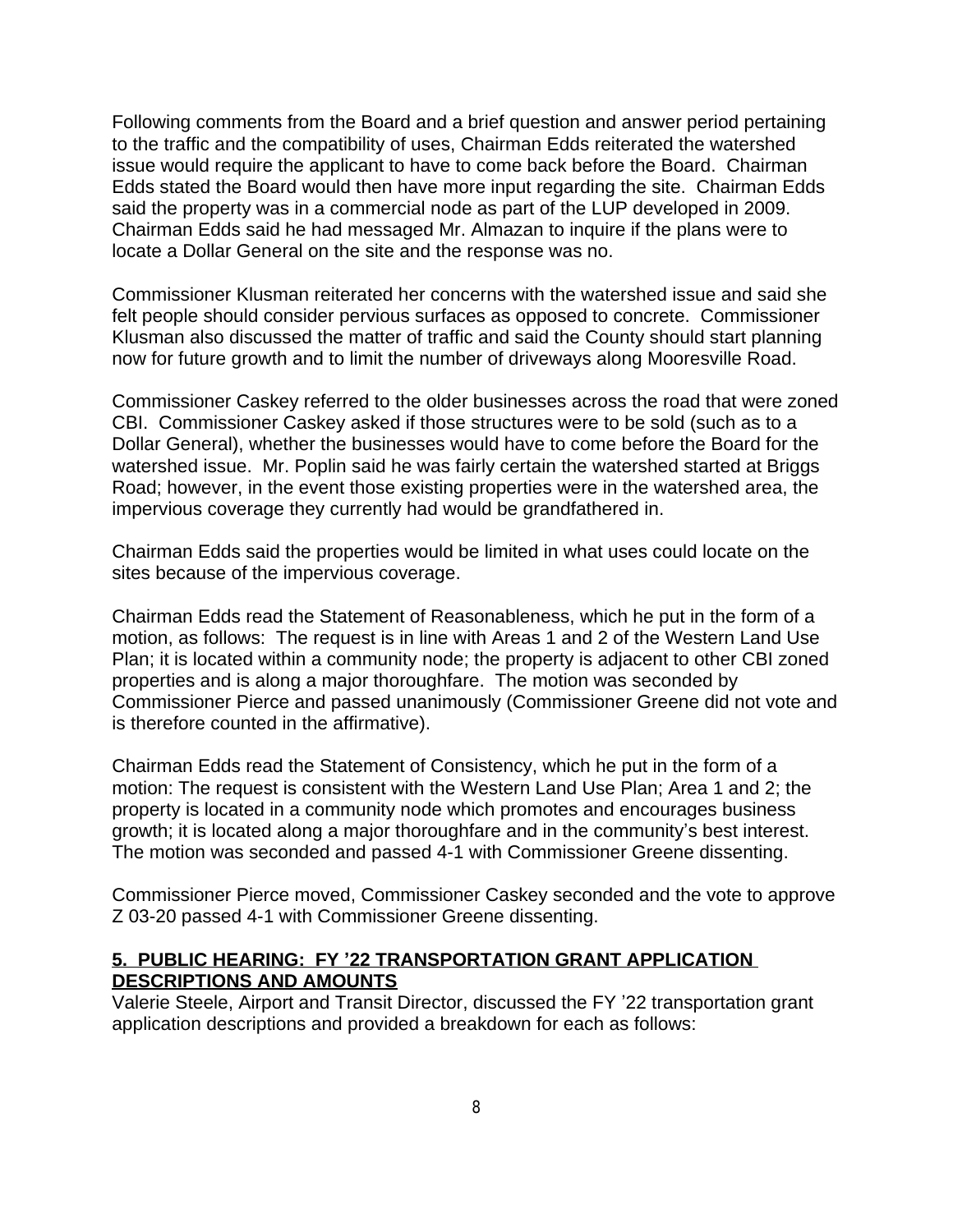**5311 - Community Transportation Program [CTP]** application will secure 80% grant support for RTS administrative costs.

*Administration*: Requesting \$247,140: \$210,069 (80% grant) & \$49,428 (updated from the original amount submitted in the agenda packet) (20% county match). The grant will provide salary support for three positions (director, manager, safety and training officer), travel, communications, utilities, advertising, secured parking lot rent and office expenses.

## **5310 – (State / Rural) Enhanced Mobility of Seniors and Individuals with**

**Disabilities Program** application will provide rural operating funds in support of increased demands for Dialysis transportation and continued service to Rowan Vocational Opportunities and Trinity Living Center.

*Operating*: Requesting \$275,000: \$137,500 (50% grant) & \$137,500 (50% match from contract revenue and ROAP funding). No county match.

**5307 – Federal Urbanized Area Formula Program** application will provide operating funds for Rowan Express.

Requesting \$14,796: \$7,398 (50% grant) & \$7,398 (50% match from contract revenue). No county match.

## **Combined Capital Equipment (Federal Section 5311, 5311 Appalachian, 5307,**

**5339)** application will secure 80% grant support for Vehicles replacements. Requesting \$658,000: \$526,400 (80% grant) & \$131,600 (20% county Match)

1. Ten (10) vehicles qualified for replacement in FY'22. DOT (over 100,000 mile)

2. No guarantee the request for new vehicles will be approved by NCDOT.

3. New vehicle deliveries arrive in spring of 2022. Upon the receipt of replacement vehicles, the old vehicles must be sold at a county auction or through govdeals.com with all proceeds to be spent on transit operations.

**Total of NCDOT Grants**: \$1,194,936 **Total County Match**: \$181,028 (updated from the original amount submitted in the agenda packet)

**5310 – (Federal / Urban) Enhanced Mobility of Seniors and Individuals with Disabilities Program** (City of Concord is the Grantee for this Grant) application will provided urban operating funds in support of increased demands for Dialysis transportation and continued service to Rowan Vocational Opportunities and Trinity Living Center.

Requesting \$240,000: \$192,000 (80% grant) & \$48,000 (20% match from contract revenue and ROAP funding). No county match.

Chairman Edds opened the public hearing for FY '22 Transportation applications. With no one wishing to address the Board, Chairman Edds closed the public hearing.

Commissioner Pierce moved, Commissioner Greene seconded and the vote to approve the CTP FY 2022 grant application passed unanimously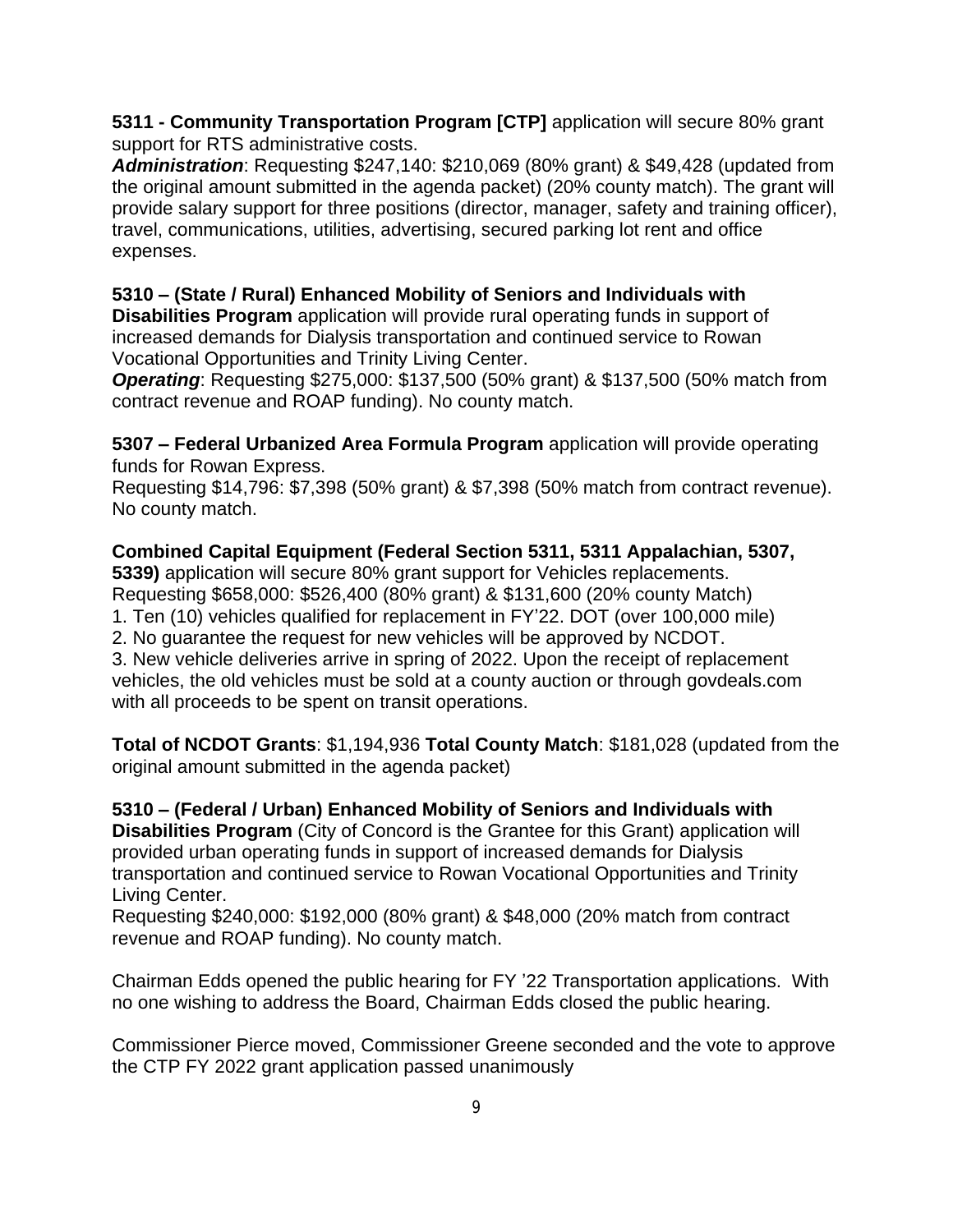Commissioner Pierce moved, Commissioner Greene seconded and the vote to adopt the CTP Resolution carried unanimously.

### **6. UPDATES PERTAINING TO THE TOWN OF SPENCER: BY MAYOR JONATHAN WILLIAMS**

Mayor Jonathan Williams from the Town of Spencer (Town) addressed the Board regarding plans that were on the horizon for the Town. Mayor Williams also introduced Peter Franzese, new Assistant Town Manager.

Mayor Williams shared that the Town had purchased the former plaza property and had plans to locate town hall and the police department at the new site. Mayor Williams said the property would also have future potential lease space for non-profits.

Mayor Williams said the Town was in the process of extending the Yadkin River Trail into the Town and later onto the Rowan side of the Yadkin River. Mayor Williams said the Trail would eventually tie into a bicycle lane greenway system that would lead through Spencer to Grants Creek.

After highlighting several other projects, Mayor Williams said he looked forward to working with the Board.

### **7. ENVIRONMENTAL HEALTH DATA**

During the last Board of Commissioners meeting it was requested that Environmental Health (EH) submit data on a bi-weekly basis with updates as to where the department stood in catching up on its inspections.

Adrian Pruett, Environmental Health Manager, and Health Director Nina Oliver provided the update, indicating the current waiting period for EH on-site inspections was 4 weeks and 4 days.

Mr. Pruett discussed the reporting process at length, including the breakdown in codes as required by the State.

There was a question and answer period where the Board received information from Mr. Pruett and Ms. Oliver regarding but not limited to:

 Sites not ready for inspections, which created delays and required follow up visits. (The Commissioners previously imposed additional fees for each time an inspector was called back to a site as a result of negligence by the owners and/or contractors to follow the inspection guidelines). There was discussion of making EH more citizen-friendly. Ms. Oliver also mentioned the potential for an EH Technician to check sites in advance of the inspectors to ensure the sites were ready. There was also conversation about employees working overtime and the use of soil scientists to help with inspections and in an effort to reduce the inspection backlog.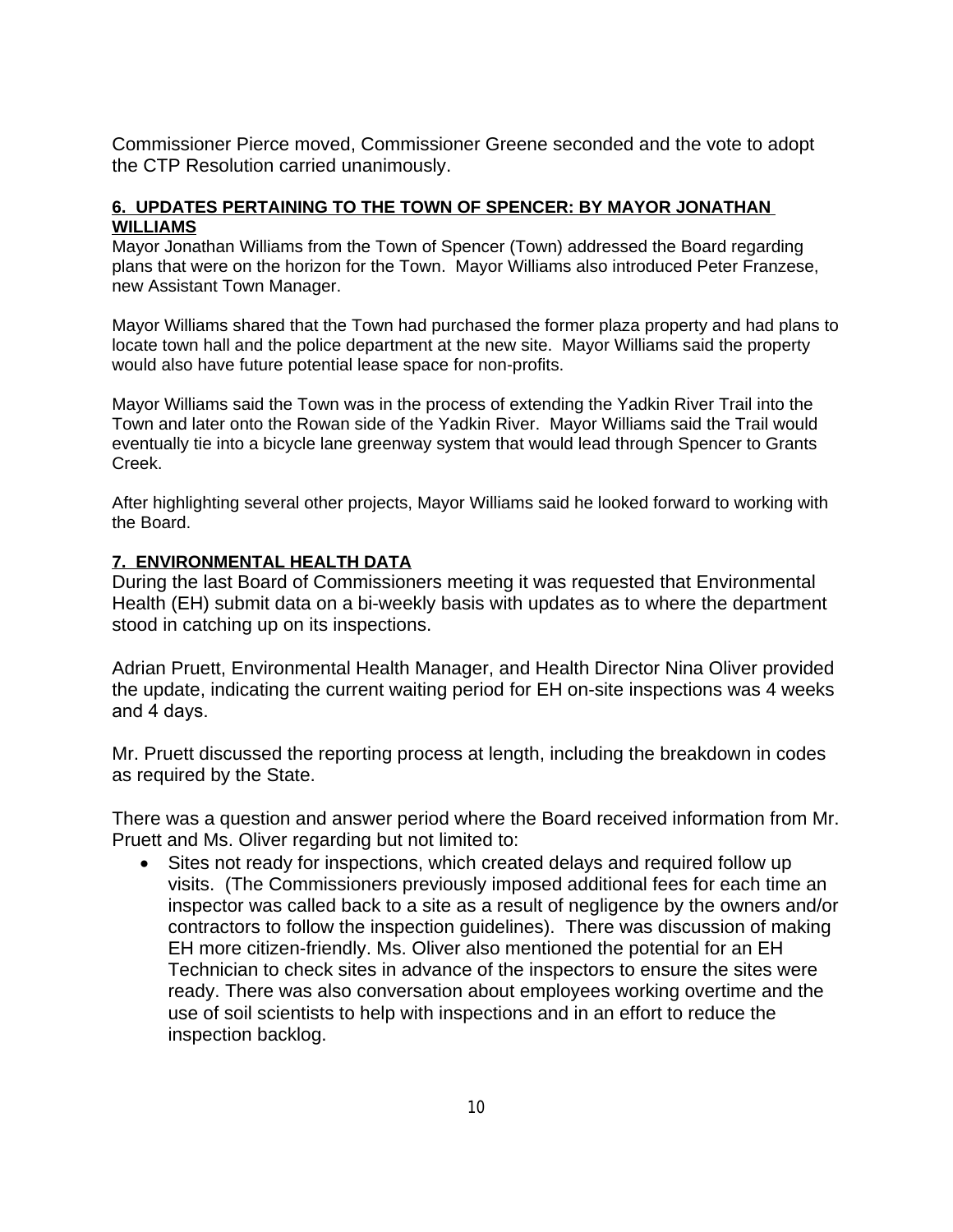Mr. Pruett expressed hope the backlog would be caught up by January 1, 2021. Ms. Oliver shared what information had been gathered from surrounding counties as to their inspection wait times.

With regards to discussion from a previous meeting, Commissioner Pierce said he did not feel a seven (7) day turnaround was reasonable or productive for EH staff. Commissioner Pierce shared his thoughts about not putting expectations on the inspectors that could prove detrimental to the process.

Chairman Edds thanked Commissioner Pierce for his input. Commissioner Pierce added that he liked the idea of having an EH Technician visit the sites to make sure the lots were prepared for an inspection and Chairman Edds agreed. Chairman Edds expressed hope the County would become the best in the region with its inspection process. Chairman Edds thanked Ms. Oliver and Mr. Pruett for the information and said the Board was committed to make the department the best.

# **8. PRESENTATION BY ENVIRONMENAL HEALTH FOR TECHNOLOGY IMPROVEMENTS**

Adrian Pruett with Rowan County Environmental Health provided a power point as he discussed the benefits and time savings of GPS & ArcGIS technology.

Currently takes 2-3 hours to conduct a site and soil evaluation properly

- Reduce evaluation time to 1-2 hours or less
- Possibly double the number of evaluations per inspector

Currently to create permit and site plan properly 1-2 hours with pencil and paper

• GIS/GPS site plan-time reduction by half (depending on complexity)

Accuracy, procession, ability to reproduce field work will result in:

Reduced errors + faster site evaluations

Other Departments will benefit by:

- Zoning: able to see existing septic locations to save time issuing compliances
- Parks & Rec: GPS locate features to provide public with accurate maps
- Planning and Development: GPS locate future projects saving cost of outsourcing
- Information Technology: utilize data captured to provide accurate data to the public via website

Implementation of GPS / GIS

- Two of the newly hired staff are familiar with the GPS units proposed using them in prior work.
- The EH Manager used a similar model for years with a previous employer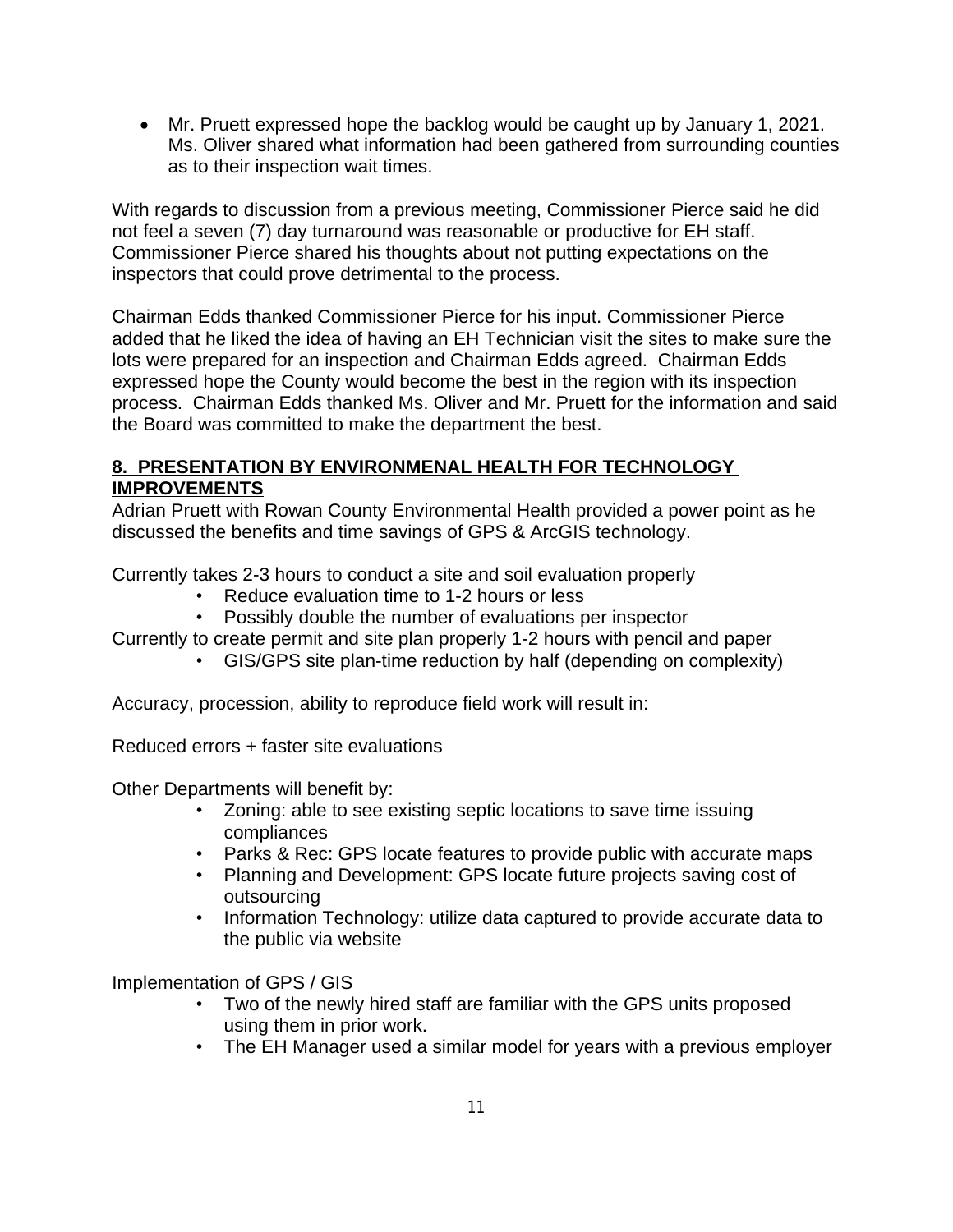- GPS units are not overly difficult to use and its estimated that there will be little to no increase in backlog due to training of employees.
- All training will be phased in as to not impact day to day work until each inspector is proficient.

Proposed Cost Estimates (5) Real Time GPS Units: \$43,500 (5) ArcGIS Software License Costs: \$28,850 Total Costs for GPS / GIS Solution Hardware and Software: \$72,350

Mr. Pruett said the equipment was a necessary requirement to process the data in order to bring Rowan County into the 21<sup>st</sup> century. Mr. Pruett discussed the approval and implementation timeframes.

Commissioner Pierce moved to approve the purchase of the ARC GPS/GIS hardware as requested. The motion was seconded by Commissioner Klusman and passed unanimously.

## **9. REQUEST TO USE HEALTH DEPARTMENT COST SETTLEMENT FUNDING TO SUPPORT PORT**

Health Director Nina Oliver presented the request to use Health Department Cost Settlement Funding to Support the Post Overdose Response Team (PORT).

According to the memorandum in the agenda packet, the Rowan County Health Department (RCHD) applied for and was awarded a \$285,326 grant for the implementation of a Post Overdose Response Team (PORT). The grant was sponsored by Blue Cross and Blue Shield of North Carolina as part of their ongoing efforts to address "Substance Use Disorder and the Opioid Epidemic in North Carolina". The award was for a two-year period beginning in 2019 and ending December 2020. The RCHD, in collaboration with Rowan County Emergency Medical Services (EMS) and The Center for Prevention Services partnered to establish the PORT team. The PORT intervenes directly in affected communities to assist both active users, and those further along in the recovery process, by providing peer counseling, group therapy, resources, and other support. Funding for the PORT would end on December 31, 2020.

Ms. Oliver updated the Board regarding the statistics for the number of overdoses, successful contacts, and those who had gone to meetings, received counseling, detox and treatment.

Ms. Oliver said a significant increase in Narcan distribution had been seen during the COVID-19 Pandemic. Ms. Oliver said the grant was running out and asked for the program to be continued due to the needs in Rowan County.

PORT included a Peer Support Specialist, a Harm Reduction Coordinator and a Community Paramedic. In addition to the team members, the Public Health Director,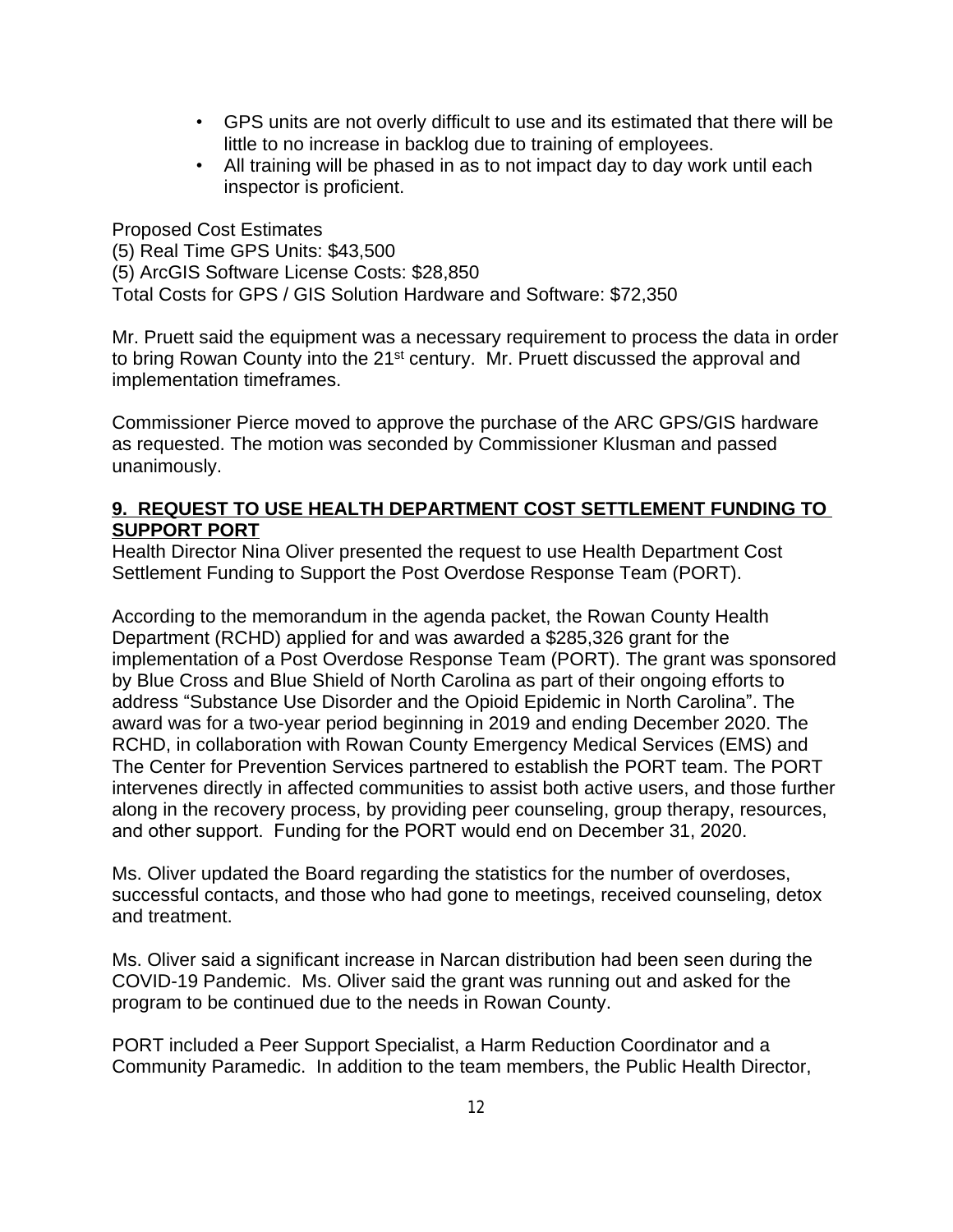Rowan County Sheriff, Salisbury Police Department, Emergency Medical Services Division Chief and the Emergency Management Chief were actively involved and provided team and program oversight.

Ms. Oliver requested the use of the Health Department Medicaid Cost Settlement to continue funding the PORT team through December 31, 2022. The Cost Settlement balance was \$2.1 million. Ms. Oliver requested using \$311,528.41 to continue the program. If the RCHD obtained other grant funding to cover the program, it would cease using the Medicaid Escrow funding.

Further discussion ensued.

Commissioner Klusman moved to approve the \$311,528.41 to continue the PORT Program. The motion was seconded by Commissioner Caskey.

Commissioner Pierce suggested the Board support the program for one (1) year instead of two (2) and evaluate the program again at that time.

Commissioner Greene said he would not support a two-year program that had a 10% effective rate.

Ms. Oliver explained that it took a while for the Peer Support Specialist to earn the trust of a population that used and sold drugs in addition to their crimes of stealing. Ms. Oliver explained that addicts relapsed repeatedly and the program needed time in order to be successful.

After additional discussion, Commissioner Klusman amended the motion to remove the \$311,528.41 and inserting \$155,764.20 for the PORT Program (for one year). Commissioner Caskey seconded and the motion passed 3-2 with Commissioners Pierce and Greene dissenting.

## **10. DISCUSSION REGARDING CRF SMALL BUSINESS RELIEF FUND GRANT**

County Manager Aaron Church presented the COVID-19 Small Business Grant Program (Program). The goal of the Program was to provide grants to small businesses to reimburse the cost of business interruption caused by required closures during the Pandemic. The funding would be offered on a first-come, first-serve basis. It was proposed for the applications to be received December 1 through December 6, 2020 and for checks to be issued by the Finance Department by December 18, 2020.

Commissioner Caskey asked if a business could turn a paper application and Mr. Church responded the applications were all web-based and would be time-stamped.

Commissioner Caskey said all businesses were not tech savvy and may need the option to submit paper copies. Mr. Church said the Board could change the proposed Program.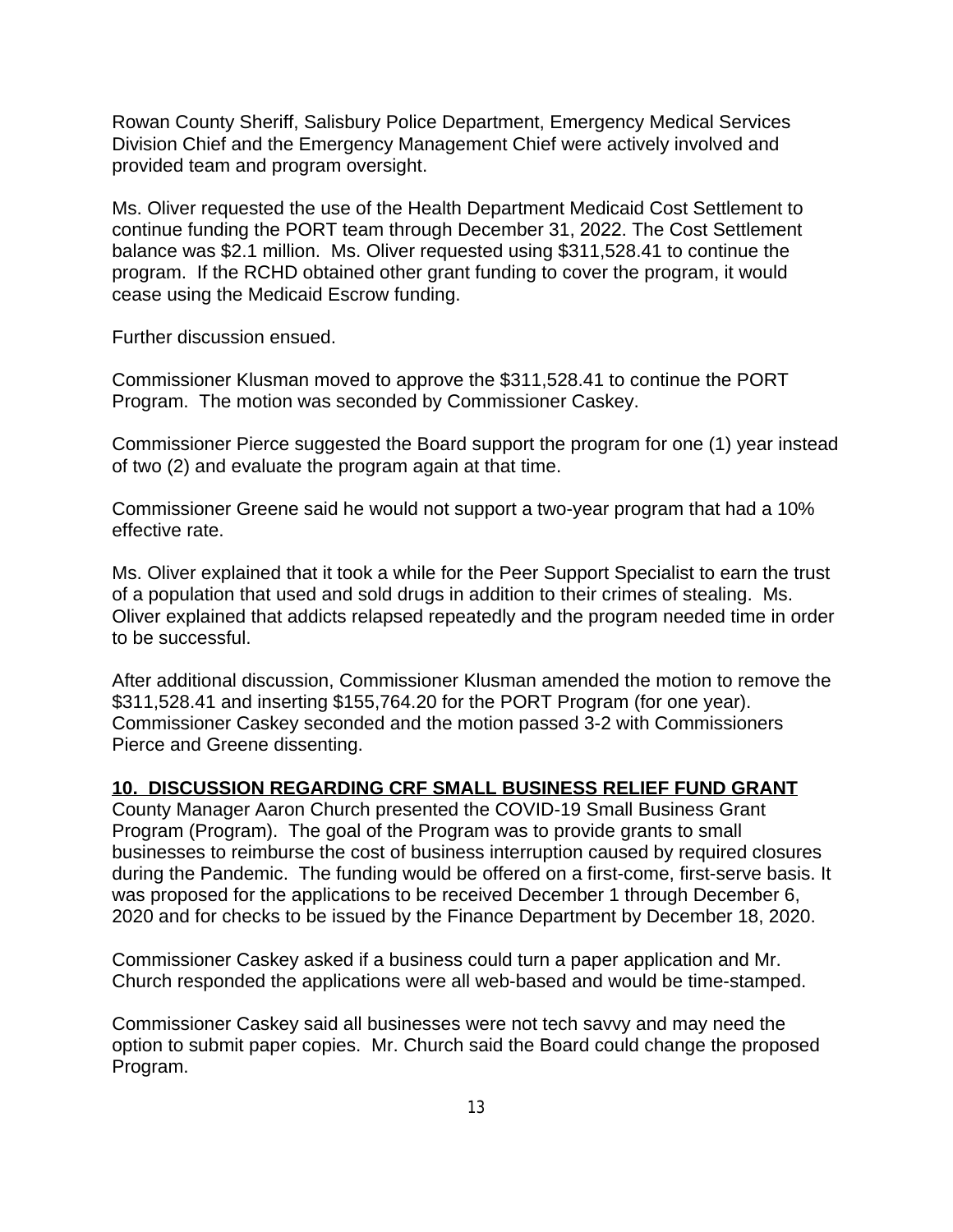Mr. Church said the County's only involvement would be to accept and time-stamp the applications and turn the applications over to the Chamber of Commerce.

Chairman Edds asked if the applications could also be made available in the Clerk to the Board's office and also delivered to the office and physically time-stamped. Mr. Church said yes and pointed out the applications would be time-stamped in the order received compared to the electronic submission process.

Chairman Edds felt Commissioner Caskey had made a valid point and the County should provide the opportunity for everyone in case there were businesses that did not have access to the internet.

Mr. Church said paper copies of the applications could be delivered to the County Manager's office, Assistant County Manager, or the Clerk to the Board's office.

Mr. Church discussed the administration of the Program by the Rowan Chamber of Commerce for a ten-percent fee (\$35,000).

The grant parameters were as follows (as of March 1, 2020):

- $\bullet$  \$3,500 1 to 5 full-time employees
- $\bullet$  \$5,000 6 to 25 fulltime employees
- $\bullet$  Ineligible 26+ fulltime employees

Continuing with the power point, Mr. Church discussed the eligibility requirements and explained the businesses must demonstrate a brick and mortar location required to close at least two (2) weeks. The spirit of the Program was for those who had to stop working and producing income for themselves.

Commissioner Caskey said there were a lot more people affected than just brick and mortar businesses.

Commissioner Pierce said there had to be parameters established and the idea was to provide relief to those who had to continue to pay rent and had overhead involved.

Commissioner Greene said from an administrative point of view the Board needed to have rules so whoever was administering the Program could determine who qualified.

Commissioner Caskey said he would vote for the Program but did not like the brick and mortar requirement.

Mr. Church reviewed the documentation requirements and also for the record the second Word document that had been sent to the Commissioners for review in advance of the meeting: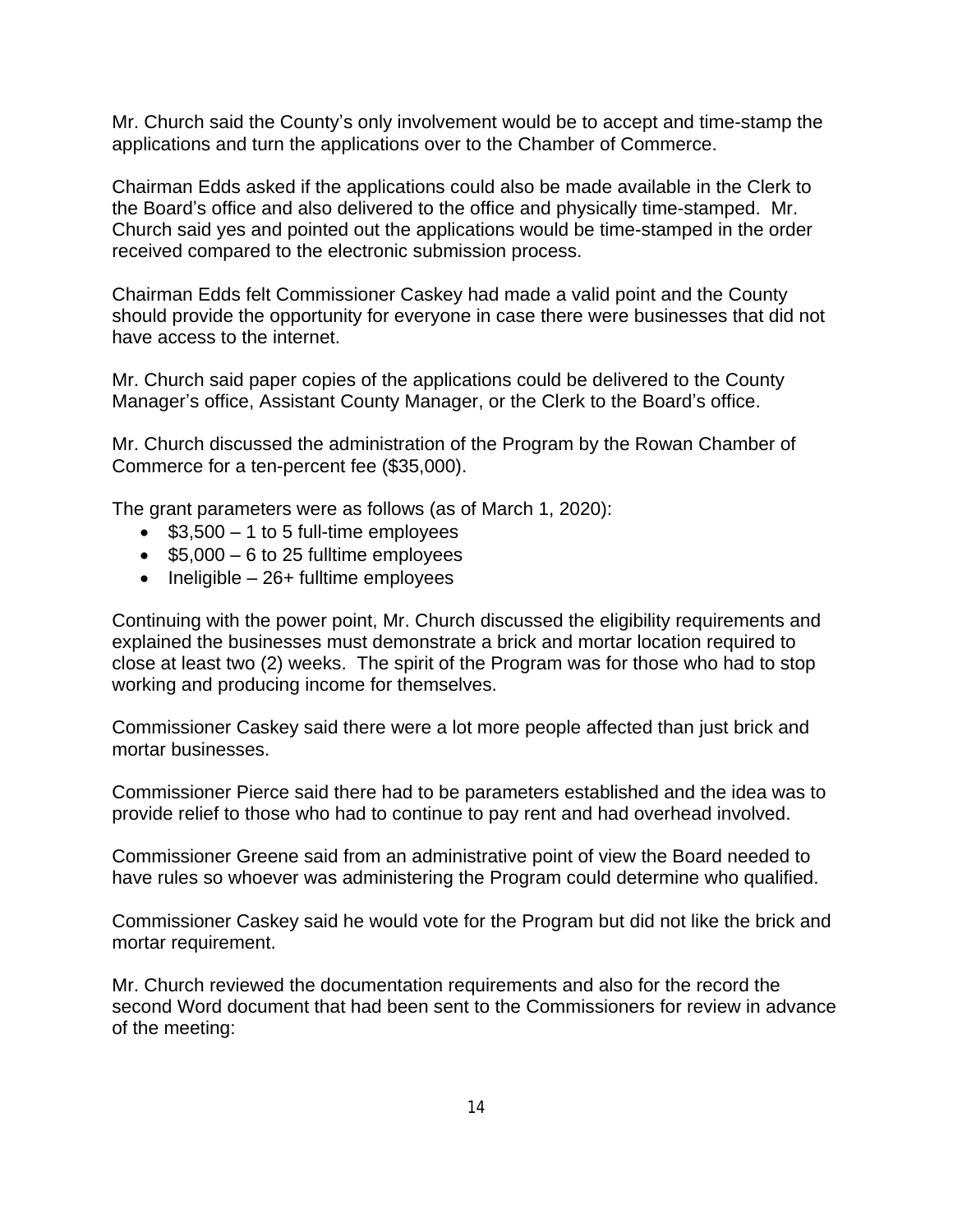### **I. GRANT PROGRAM**

#### **A. BACKGROUND**

Rowan County received grant monies from the Coronavirus Relief Fund.

"Nonexclusive examples of eligible expenditures 5. Expenses associated with the provision of economic support in connection with the COVID-19 public health emergency such as<sup>1"</sup>

- 5. Expenses associated with the provision of economic support in connection with the COVID-19 public health emergency, such as:
	- Expenditures related to the provision of grants to small businesses to reimburse the costs of  $\bullet$ business interruption caused by required closures.
	- Expenditures related to a State, territorial, local, or Tribal government payroll support  $\bullet$ program.
	- Unemployment insurance costs related to the COVID-19 public health emergency if such costs will not be reimbursed by the federal government pursuant to the CARES Act or otherwise.

*\*The above excerpt can be located on page 4 of the "Coronavirus Relief Fund Guidance for State, Territorial, Local, and Tribal Governments Updated September 2, 2020" 2*

### **B. GOALS**

To provide grants to small businesses to reimburse the cost of business interruption caused by required closures.

#### **C. FUNDING**

Rowan County will provide \$350,000 in grants to small businesses in Rowan County. This funding will be distributed on a first come, first serve basis for eligible small businesses. Applications will be accepted online starting December 1, 2020 at 12 noon until December 6, 2020 at 5pm. Each application will be electronically time stamped. Checks will be issued no later than December 18, 2020.

#### **D. ADMINISTRATION**

- 1. Rowan County will contract with the Rowan County Chamber of Commerce to administer the grant allocation process for a 10% fee of the grant proceeds in the amount of \$35,000.
	- a. The County will build out the website application and assist the Chamber of Commerce. The county will provide the applications based on a first come, first serve basis with an electronic timestamp.
	- b. The Chamber of Commerce will be responsible for screening the applications, verifying the information and collecting required documentation.
	- c. The County will distribute a maximum of \$385,000 (\$350,000 grants plus \$35,000 administrative fees) to the Chamber of Commerce once a contract has been executed between the County and the Chamber. The Chamber of Commerce will be responsible for distributing grant funding to each eligible small business.

<sup>1</sup> [https://home.treasury.gov/system/files/136/Coronavirus-Relief-Fund-Guidance-for-State-Territorial-Local-and-](https://home.treasury.gov/system/files/136/Coronavirus-Relief-Fund-Guidance-for-State-Territorial-Local-and-Tribal-Governments.pdf)Tribal-Governments.pdf

<sup>2</sup> [https://home.treasury.gov/system/files/136/Coronavirus-Relief-Fund-Guidance-for-State-Territorial-Local-and-](https://home.treasury.gov/system/files/136/Coronavirus-Relief-Fund-Guidance-for-State-Territorial-Local-and-Tribal-Governments.pdf)Tribal-Governments.pdf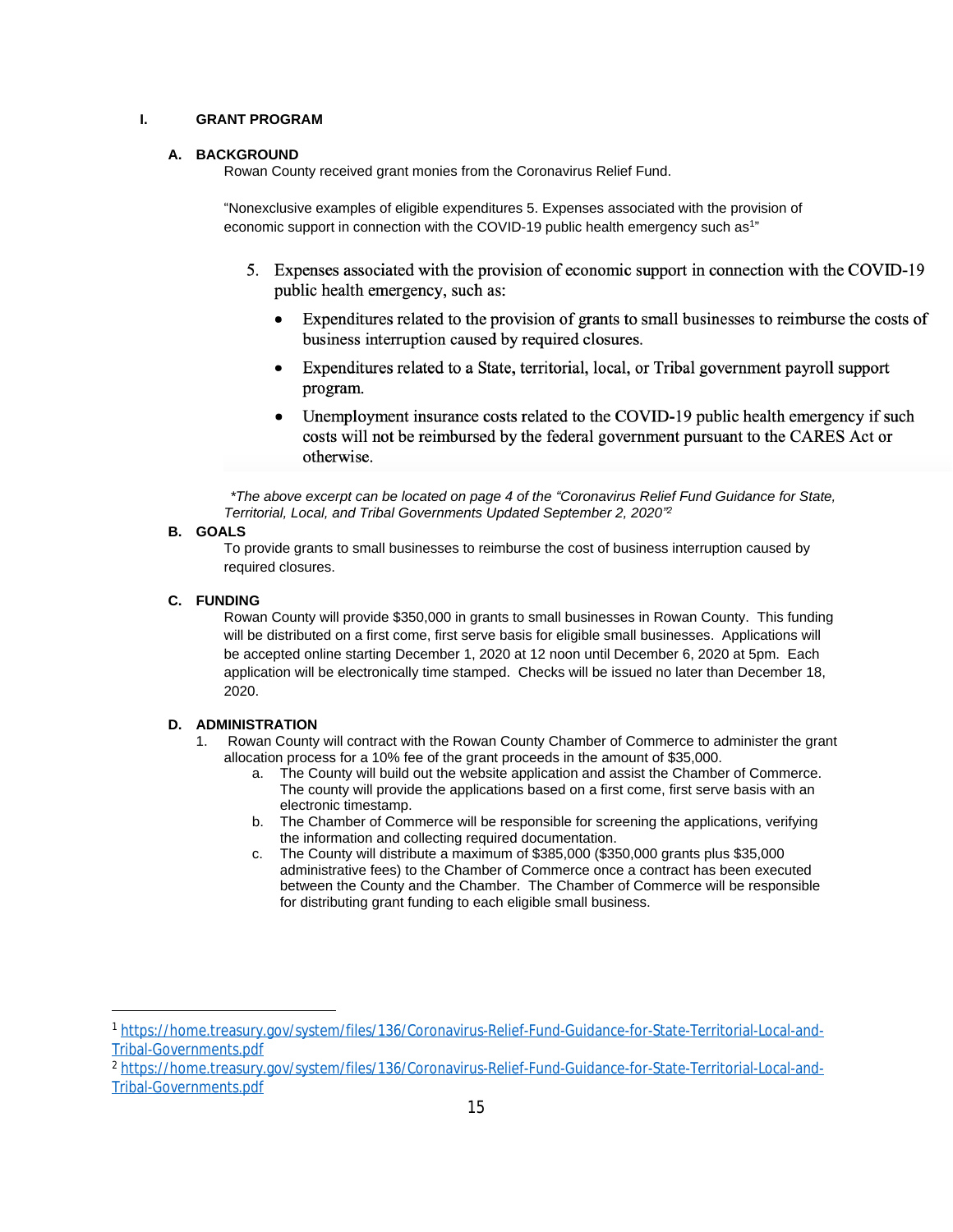### **II. ELIGIBILITY**

### **A. GRANT PARAMETERS**

- 1. \$3,500 1 to 5 full-time employees or a sole proprietor (count as of March 1, 2020)
- 2. \$5,000 6 to 25 full-time employees (count as of March 1, 2020)
- 3. Ineligible 26+ full-time employees

### **B. REQUIREMENTS**

- 1. Shall be a For-profit business with a Brick-and-Mortar address located in Rowan County, North Carolina.
- 2. Shall not have over 25 full-time employees.
- 3. Franchises are only eligible if the franchisor is independent and locally owned.
- 4. Shall have been in business since March 1, 2019.
- 5. Business shall demonstrate that their Brick-and-Mortar location was closed due to the North Carolina Governors Orders for at least 2 weeks.
- 6. Business will not be eligible if they meet any of the following:
	- A. Business has file for bankruptcy anytime in the last 3 years.
	- B. Business has open judgements or tax liens.
	- C. Business has delinquent Rowan County property taxes.
	- D. Non-profits.
	- E. Real estate investment firms, when the real property is held for investments.

### **C. USE OF FUNDS**

1. Funds may be used for legitimate business expenses. This includes but is not limited to working capital, lease payments, existing real estate and equipment financing payments and payroll.

### **D. DOCUMENTATION**

- 1. Online Grant Request Application
- 2. A statement describing how COVID-19 has adversely impacted the business including dates and times that the business was closed.
- 3. Most recent tax returns.
- 4. Payroll: IRS Form 941 or Equivalent
- 5. If applicant is unable to provide numbers 3 through 4 please provide a written explanation.

Mr. Church discussed the steps that would follow Board approval of the Program. Additionally, Mr. Church stated if the Board approved the Program, the Board would need to revise the CRF Plan, which was the next item of business on the agenda.

Mr. Church said the application could be published as a PDF document several days prior to the start of the application process. Mr. Church said while his following comments were not documented, he envisioned the Chamber would have to follow up for the required documentation to support the applications, such as tax returns, etc. Approval would be contingent for first-come, first-serve, completed applications.

Commissioner Greene inquired as to whether Commissioner Caskey's question regarding a brick and mortar business had been addressed and Mr. Church said no.

Commissioner Pierce suggested using the term storefront as opposed to the brick and mortar requirement.

The Board discussed changing the proposed application release and deadline dates.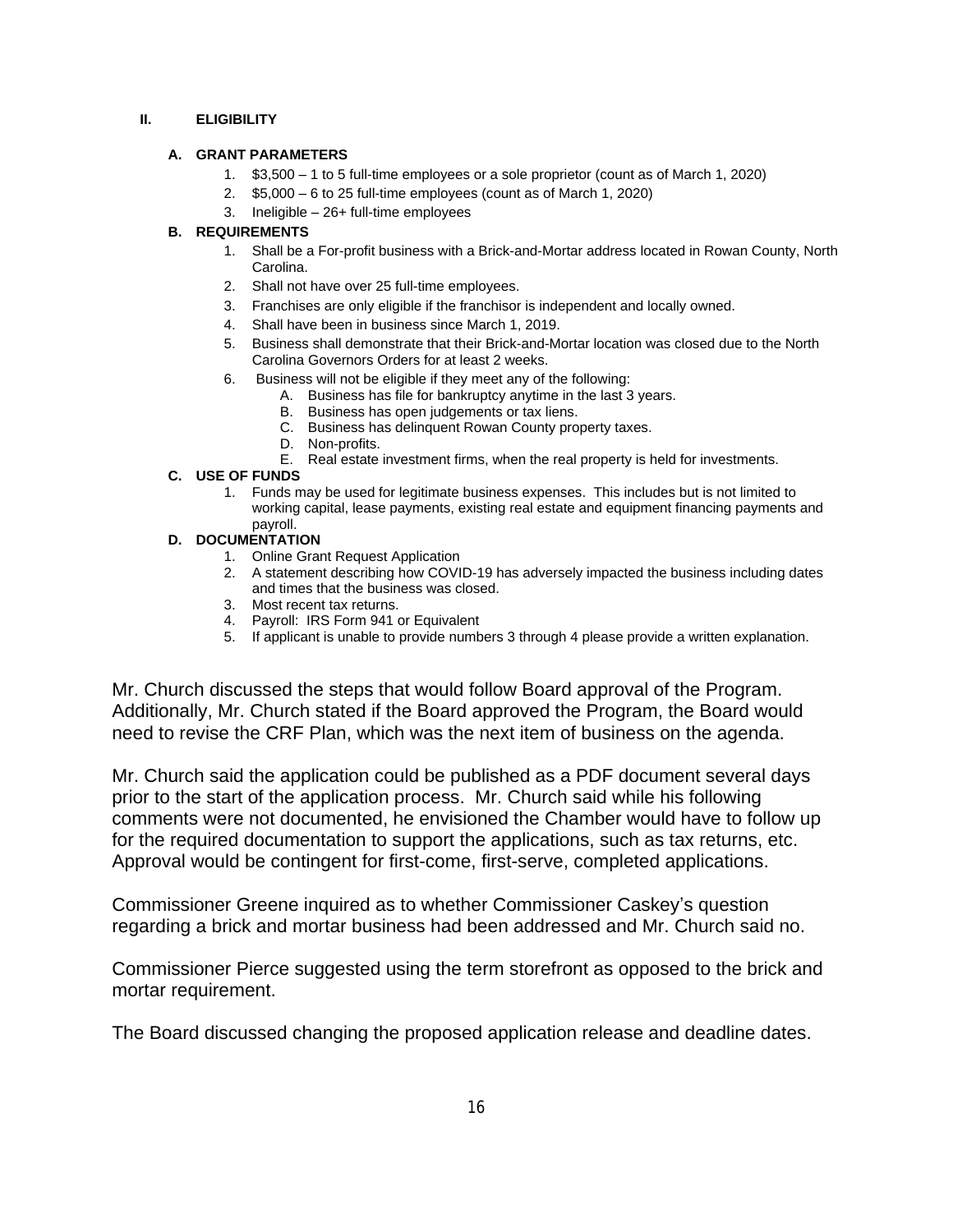Assistant County Manager/CIO Randy Cress suggested making the application and downloadable PDF version available for pick-up at 12:00 noon on November 23, 2020 and the online version available on November 24, 2020. Mr. Cress expressed logistical concerns as to where the print copy of the application would be available for pick-up.

Chairman Edds felt the Board should make both the paper copy and the online application available at 12:00 noon on November 23, 2020. Chairman Edds said the Program could be advertised, copies placed by the Clerk's door and everyone could begin work on the application at the same time.

Elaine Spalding of the Rowan Chamber stated the Program was desperately needed in the community and the intent was to help those businesses who were most impacted by closures.

Chairman Edds asked if the County Manager could work with the Chamber staff to finalize the processing details and Ms. Spalding said yes.

Chairman Edds said he did not want to restate the changes that had been discussed and asked if the Board could approve the CRF Small Business Relief Fund with the changes as discussed and to ask staff to work with the Chamber to work out the processing details.

Mr. Church requested the deadline for receipt of the applications be changed to Friday, December 4, 2020.

Commissioner Pierce moved to approve the Program as stated by Chairman Edds (approve the CRF Small Business Relief Fund with the changes as discussed and to ask staff to work with the Chamber to work out the processing details) and to approve an application submission deadline of Friday, December 4, 2020. The motion was second by Commissioner Greene and passed unanimously (5-0; Commissioner Caskey had left the room and was therefore counted in the affirmative).

## **11. CRF FUNDS UPDATE**

Finance Director James Howden provided a summary of where the County stood with Coronavirus Relief Funds. Mr. Howden reported as of Friday, November 13, 2020, approximately \$3.6 million of the monies had been spent. Mr. Howden said roughly \$1.7 was left to be spent.

Continuing with the update, Mr. Howden highlighted the expenditures in progress. The County was projected to spend \$391,996 more than the budget.

Chairman Edds said the County had shouldered the majority of the labor for the municipalities, etc. and the County would forego some of the reimbursements, if necessary, to provide the Small Business Grant Program.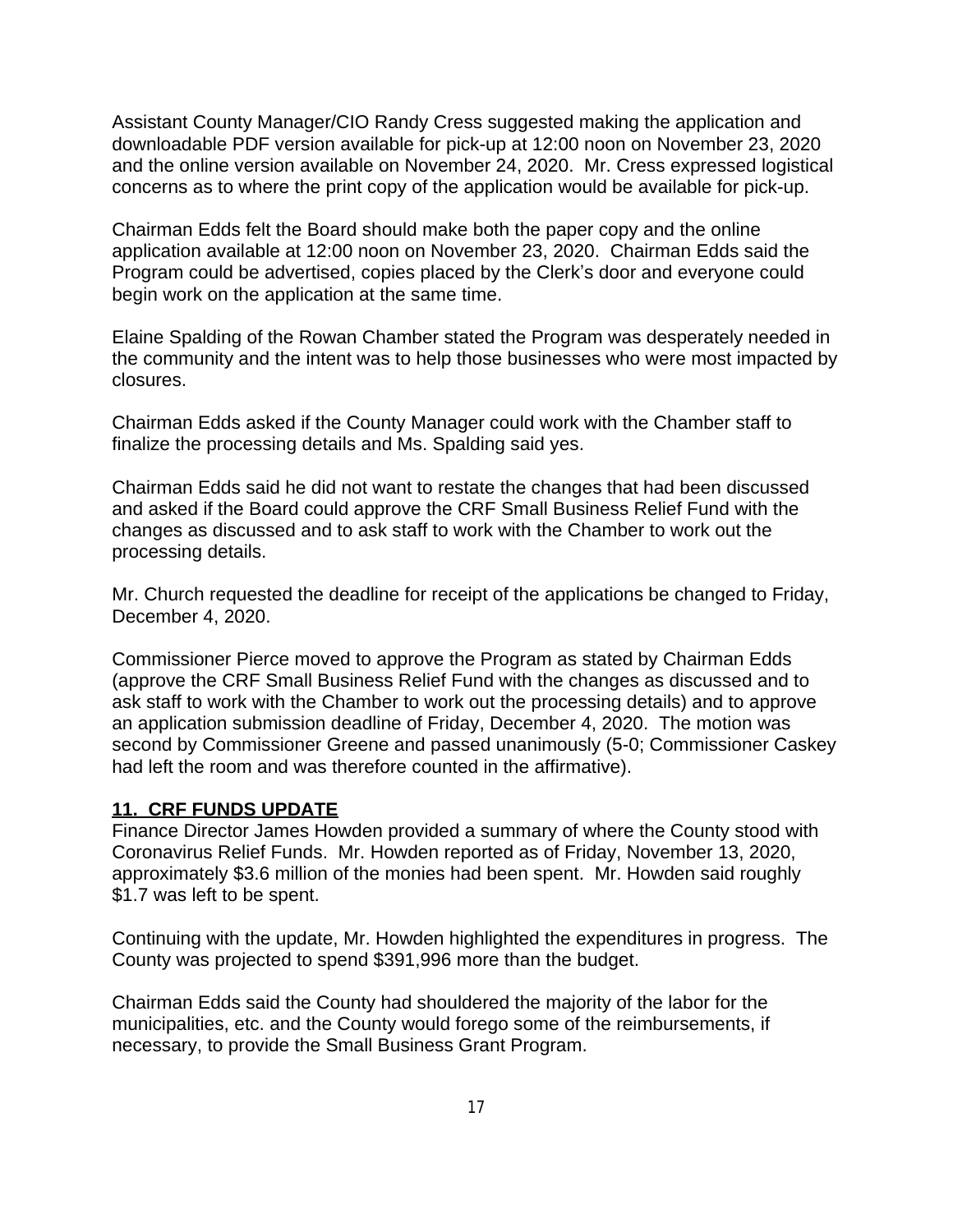### **12. REVISE THE CRF PLAN**

County Manager Aaron Church stated the revision was the third revision submitted to the Board. Mr. Church referred to page 4, item #5 in the agenda packet, which was for expenses associated with the provision of economic support in connection with COVID-19. Mr. Church said if the Board approved the revision the documentation would be submitted to the North Carolina Pandemic Recovery Office for implementation of the Small Business Grant Program.

Commissioner Pierce moved to approve the revised CRF Plan. The motion was seconded by Commissioner Caskey and passed unanimously.

### **ADDITION**

### **12a. RESOLUTION COMBATTING THE COVID-19 PANDEMIC**

Commissioner Klusman expressed appreciation for all the staff that had been instrumental in planning and combatting the COVID-19 Pandemic.

Commissioner Klusman read the Resolution as follows:

*WHEREAS*, the COVID-19 Pandemic is spreading exponentially through our nation, state, Rowan County and its municipalities; *and*

*WHEREAS*, Rowan County currently has over 700 people with the Coronavirus and has had nearly 5,000 people infected this year, and had a daily record of 82 positives on November 12; *and*

*WHEREAS*, 124 Rowan County families have suffered deaths of loved ones by the Coronavirus in 2020; *and*

*WHEREAS*, people are preparing for the upcoming holiday season with travel and gatherings of friends and family.

*NOW THEREFORE BE IT RESOLVED* that the Rowan County Board of Commissioners urges citizens of Rowan County to practice the safety measures recommended by public health professionals and take action to prevent the spread of COVID-19 to protect yourself, your loved ones, and your community by observing the **3W's**:

- **WEAR** (a cloth face covering over your mouth and nose anytime you exit your home)
- **WASH** (your hands often or use hand sanitizer when soap and water are not accessible)
- **WAIT** (at least 6 feet apart from anyone outside your immediate family); *and*

*BE IT FURTHER RESOLVED* the Board of Commissioners encourages citizens to avoid the **3C's** so as to protect every citizen in Rowan County:

- **Crowded** places (where many people are nearby or in close proximity to each other)
- **Close-contact** settings (where people have close-range conversations)
- **Confined** and enclosed spaces (with poor ventilation).

Commissioner Klusman moved to approve the Resolution Combatting the COVID-19 Pandemic followed by a second from Commissioner Pierce.

Commissioner Caskey noted the Board was not passing any ordinances or laws.

Chairman Edds extended his thanks to April Everette, Creative Services Manager, the Health Department and Healthy Rowan for their efforts during the Pandemic.

Upon being put to a vote, the motion on the floor passed unanimously.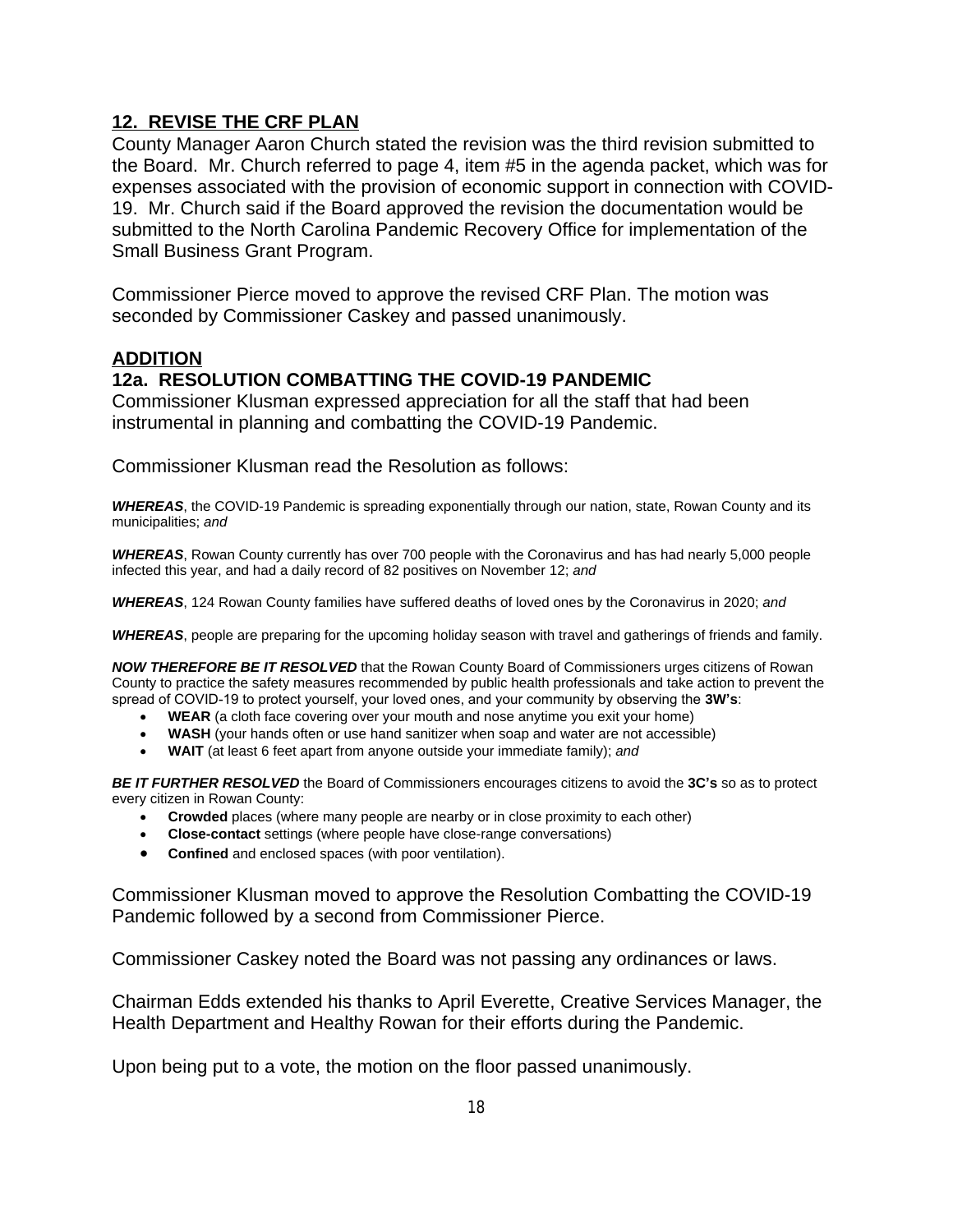# **13. DISCUSSION REGARDING DECEMBER MEETING SCHEDULE**

Chairman Edds stated the Board of Commissioners typically cancelled the second board meeting in the month of December when possible. This year the second meeting fell on Monday, December 21, 2020.

Commissioner Greene moved, Commissioner Klusman seconded and the vote to cancel the December 21, 2020 Commission Meeting passed unanimously.

# **14. FINANCIAL REPORTS**

Finance Director James Howden presented several financial graphs depicting the following information:

- Annual Cumulative Current Year Property Tax Comparisons as of September 2021 – \$53,055,101
- Annual Cumulative Sales Tax Comparisons as of July in FY '21 \$2,555,357
- Annual Cumulative Revenue Comparisons as of October 2021 \$66,491,591
- Annual Cumulative Expenditure Comparisons as of October 2021 \$47,411,639

# **15. BUDGET AMENDMENTS**

Finance Director James Howden presented the following budget amendments for the Board's consideration:

- Sheriff Recognize \$2000 donation for "Shop with a Cop" and deposit in proper expense account.
- Sheriff Recognize \$50 donation to the K-9 Program and deposit in correct expense account.
- Health Department Recognize reserved funds from FY 2020 for Health Department CC4C. Reserves represent money received by a Department for a restricted purpose. The funds that have not been spent by year-end are budgeted for expenditures in the new fiscal year. \$307,475
- Finance To adjust HCCBG revenue and expense to reflect the revised HCCBG County Funding Plan effective November 1, 2020. \$18,895
- Rowan Transit Increase to budget for CARES Act 5307 Urbanized Formula funding through NC DOT in the amount of \$341,238.
- Finance Budget funds received to be used to Shop with a Cop. \$50
- Health Department Disperse awarded funding from NCCU Advanced Center for COVID-19 Related Disparities (ACCORD) to be used for COVID testing. \$20,000
- Cooperative Extension Transfer Livestock funds from Revenue to Expenditures to operate NC Farm School. \$6,000

Commissioner Pierce moved approval of the budget amendments as presented. The motion was seconded by Commissioner Caskey and passed unanimously.